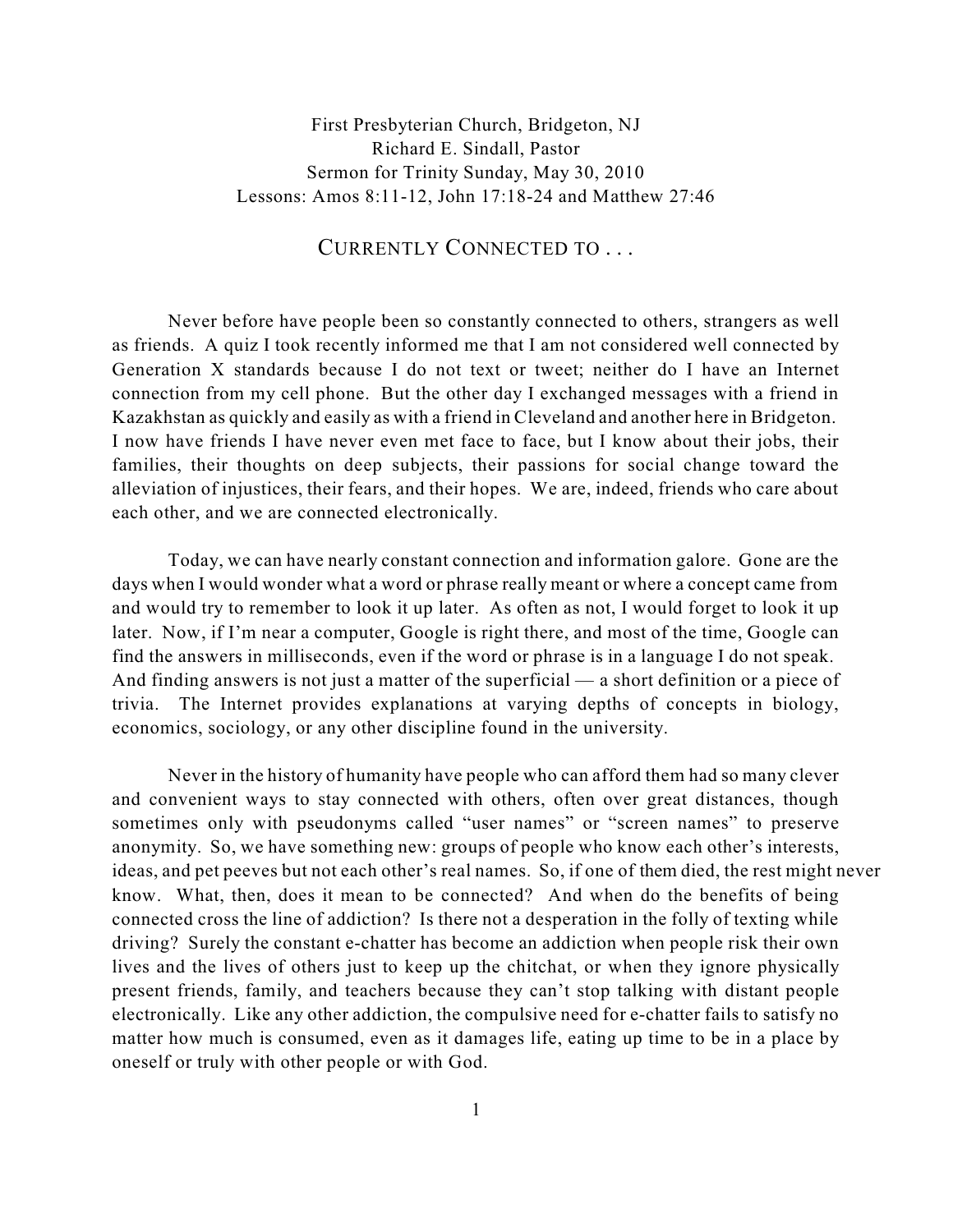If Trinity Sunday serves any good purpose in the churches, I believe it does so by reminding us that being human and alive is a relational matter because we are created in the image and likeness of God, and for God, being God is a relational matter. God loves, and this day on the church calendar reminds us that God has always loved, that loving is the very nature of God and of God's own life. People say they do or do not believe in God, but what they mean is often very different from the biblical meaning of belief in God, which is trusting in God's love for us and, therefore, in God's promises for the life and salvation of this created world and its people. Merely choosing to believe *there is a God* is not believing in God any more than simply acknowledging that you exist amounts to being your friend.

"Father," Jesus prays, "I desire that those also, whom you have given me, may be with me where I am, to see my glory, which you have given me because you loved me before the foundation of the world." Salvation comes from God's desire for relationship with us, and so our understanding of the mystery of God is an invitation to relationship, not a philosophical treatise. Jesus' glory is that of self-giving, redemptive love, not the false glory of power and prestige. God never takes away our freedom to respond, never takes over by force, and never turns us into puppets or slaves.

To understand even a little the mystery of the Triune God is to be brought, not to certainty about the "facts" of God, but to a state of wonder in which we realize both how little we know and how greatly we are loved. The place to find God and the place where a Christian understanding of God needs to begin and end is at the intersection of our human suffering and God's divine suffering. We are estranged from God and, therefore, from each other. Sin is alienation, and we suffer from that alienation itself as well as from all the cruelties it generates. What we do not realize in our estrangement from God is that God also suffers from our alienation because God will not stop loving us. The intersection of our suffering and God's suffering comes at the cross of Jesus.

In response to conversations with people in our church's book club, I read the novel, *The Shack*. I have varied reactions to it, but one I share with you now because it is crucial to changing our understanding of God and transforming the church's relation to the world. In the book, Papa, who appears first as female and later as male in Mack's eyes, represents God the Father. Crucial to me are the scars on Papa's wrists corresponding to Jesus' scars from his crucifixion. The theologian Jürgen Moltmann, in his book, *The Trinity and the Kingdom*, proclaims the suffering of our God who loves:

> The Son suffers death in his forsakenness. The Father suffers the death of the Son. So the pain of the Father corresponds to the death of the Son. . . . What happens on Golgotha reaches into the innermost depths of the Godhead, putting its impress on the trinitarian life in eternity.<sup>1</sup>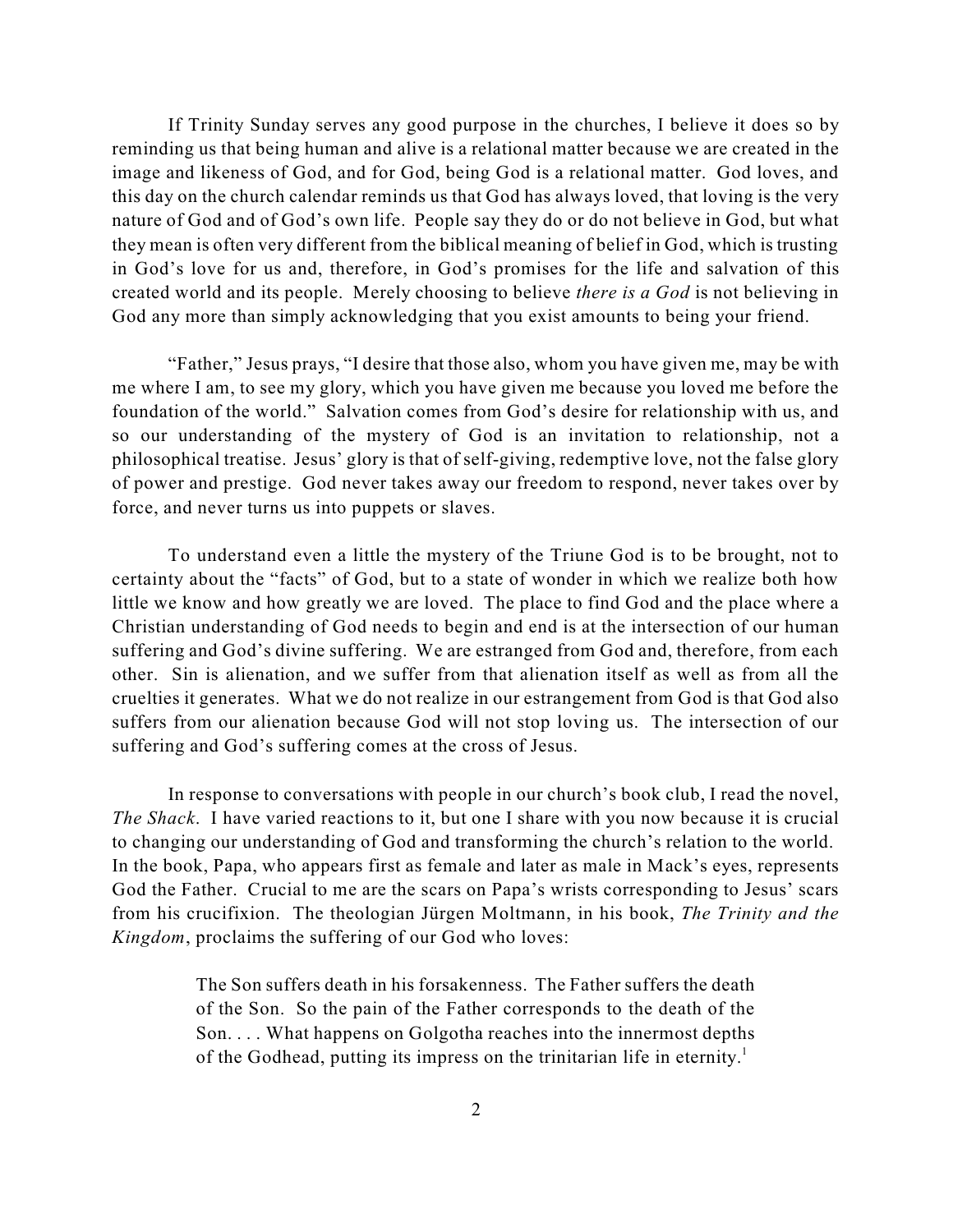In short, we must not try to make God's truth anything but that truth of redemptive love willing to suffer for us and with us embodied in Jesus crucified. The crucified Christ is the truth of God and about God in relation to us. All of our understanding of life dies and begins over at the cross. A doctrine of the Trinity apart from the humiliation and suffering of the crucifixion is and must be false teaching, and it will invariably serve human ambitions to prestige and power, leaving the broken un-mended and the scorned un-embraced.

Moltmann summarizes, "A God who cannot suffer cannot love either. A God who cannot love is a dead God. He is poorer than any man or woman."<sup>2</sup> Then he shares this from a poem of Robert Browning's:

> For the loving worm within its clod were diviner than a loveless God Amid his worlds, I will dare to say. $3$

If a worm could love, it would be more divine than a god that could not. What the theology of the cross is doing is reclaiming the God of the Bible, of the prophets, of Jesus — the God who comes for us in love, with the highest regard for our freedom to love in response.

The alternative is the God of all power who has everything all worked out in advance to a nicety no matter how much suffering and humiliation people experience here on earth, no matter how senseless their lives are made to seem to them, no matter how unfair, brutal, and loveless their lot in life may be. The God of power does not enter into human suffering but justifies it, making it seem good and right and proper. Jesus' crucifixion says, "No!" to all explanations of people's shame and misery. Moltmann asks pointedly, "Does an explanation not lead us to justify suffering and give it permanence? Does it not lead the suffering person to come to terms with his suffering, and to declare himself in agreement with it? And does this not mean that he gives up hope of overcoming suffering?"<sup>4</sup>

Let me try to be pointed also. If as a Christian I rationalize suffering and grief in general, as somehow being okay with God and even good for God's purpose, will I not then excuse myself from any need for life-changing empathy with those doing the suffering? If it doesn't matter ultimately, how much do I need to care presently? If all's well that someday ends well, then am I not free to minimize empathy and compassion and seek my own goals? But God loves, and therefore God suffers willingly with and for us. The crucifixion of Jesus is the truth of God.

When I boot it up, my computer tells me I am "currently connected to," and then names the network. I think the questions for Trinity Sunday are, *How am I connected, to whom, and for what purpose, with what hopes and dreams?* Amen.